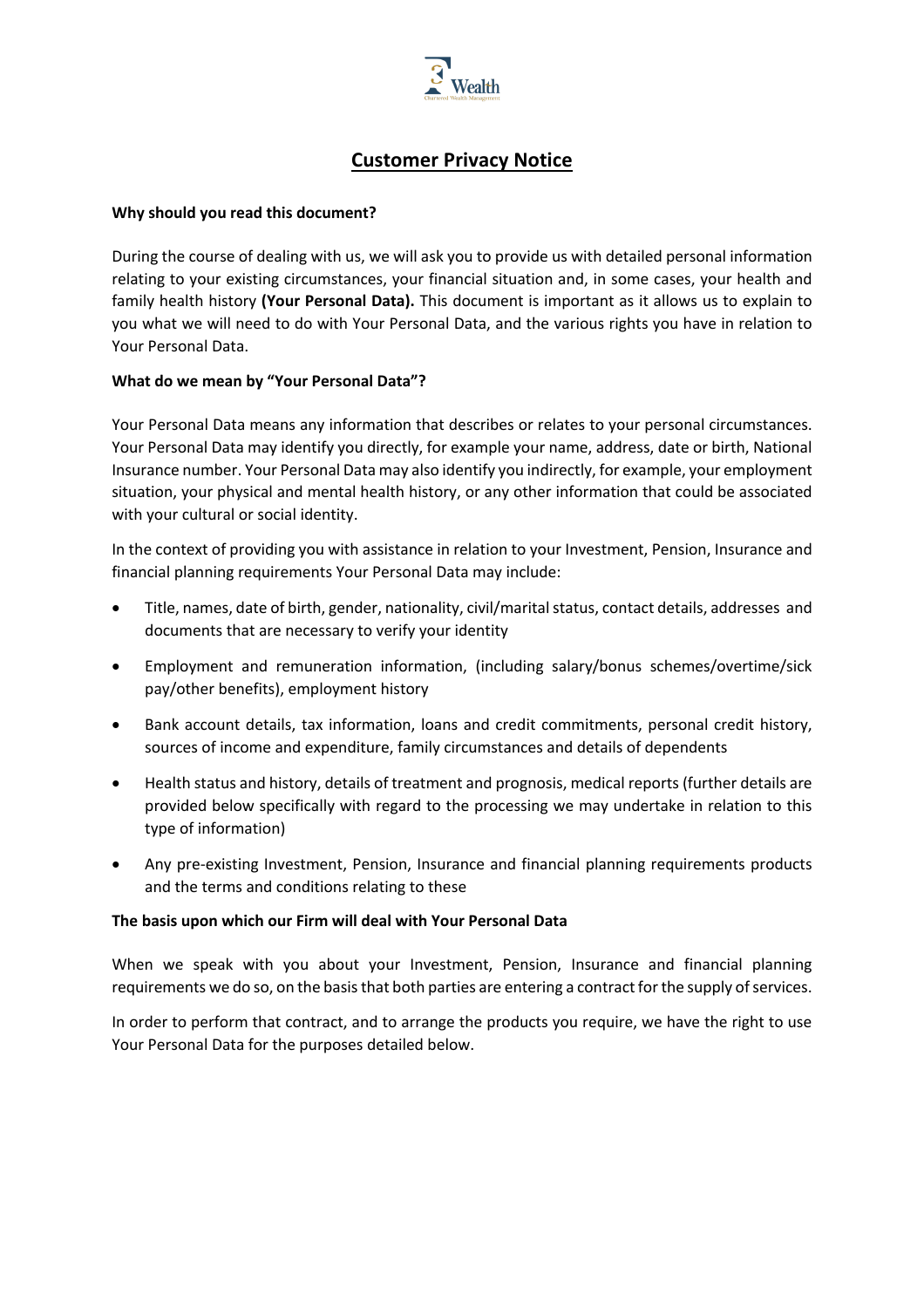

Alternatively, either in the course of initial discussions with you or when the contract between us has come to an end for whatever reason, we have the right to use Your Personal Data provided it is in our legitimate business interest to do so and your rights are not affected. For example, we may need to respond to requests from mortgage lenders, insurance providers and our Compliance Service Provider relating to the advice we have given to you, or to make contact with you to seek feedback on the service you received.

On occasion, we will use Your Personal data for contractual responsibilities we may owe our regulator The Financial Conduct Authority, or for wider compliance with any legal or regulatory obligation to which we might be subject. In such circumstances, we would be processing Your Personal Data in order to meet a legal, compliance or other regulatory obligation to which we are subject.

# **The basis upon which we will process certain parts of Your Personal Data**

Where you ask us to assist you with for example your insurance / ethical investments, in particular life insurance and insurance that may assist you in the event of an accident or illness, we will ask you information about your ethnic origin, your health and medical history (**Your Special Data)**. We will record and use Your Special Data in order to make enquiries of insurance / investment providers in relation to insurance products that may meet your needs and to provide you with advice regarding the suitability of any product that may be available to you.

If you have parental responsibility for children under the age of 13, it is also very likely that we will record information on our systems that relates to those children and potentially, to their Special Data.

The arrangement of certain types of insurance may involve disclosure by you to us of information relating to historic or current criminal convictions or offences (together "**Criminal Disclosures**"). This is relevant to insurance related activities such as underwriting, claims and fraud management.

We will use special Data and any Criminal Disclosures in the same way as Your Personal Data generally, as set out in this Privacy Notice.

Information on Special Category Data and Criminal Disclosures must be capable of being exchanged freely between insurance intermediaries such as our Firm, and insurance providers, to enable customers to secure the important insurance protection that their needs require.

#### **How do we collect Your Personal Data?**

We will collect and record Your Personal Data from a variety of sources, but mainly directly from you. You will usually provide information during the course of our initial meetings or conversations with you to establish your circumstances and needs and preferences in relation to Investment, Pension, Insurance and financial planning requirements. You will provide information to us verbally and in writing, including email.

We may also obtain some information from third parties, for example, credit checks, information from your employer, and searches of information in the public domain such as the voters roll. If we use technology solutions to assist in the collection of Your Personal Data for example software that is able to verify your credit status. We will only do this if we have consent from you for us or our nominated processor to access your information in this manner. With regards to electronic ID checks we would not require your consent but will inform you of how such software operates and the purpose for which it is used.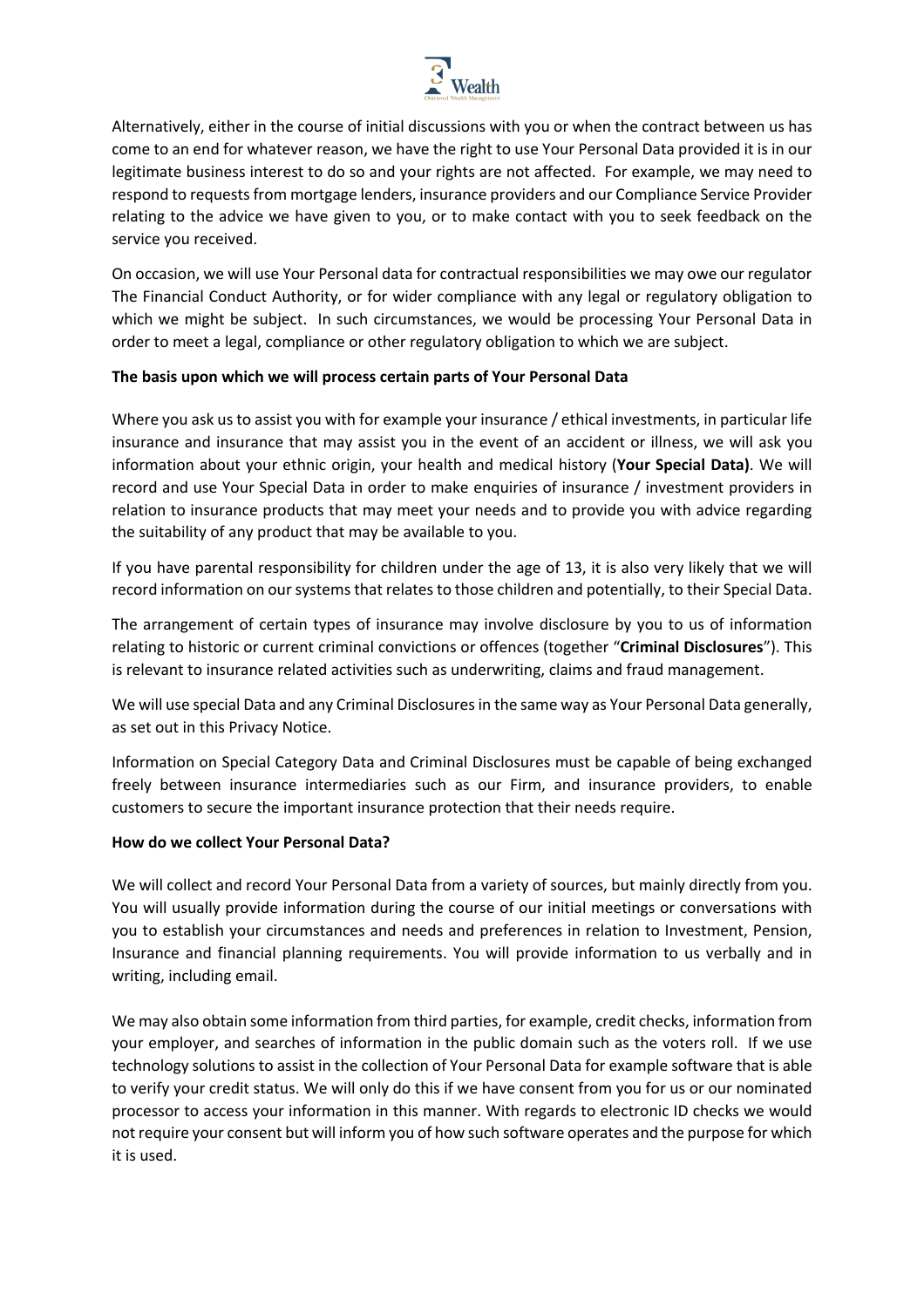

# **What happens to Your Personal Data when it is disclosed to us?**

In the course of handling Your Personal Data, we will:

- Record and store Your Personal Data in our paper files, mobile devices and on our computer systems (*websites, email, hard drives, and cloud facilities*). This information can only be accessed by employees and consultants within our Firm and only when it is necessary to provide our service to you and to perform any administration tasks associated with or incidental to that service
- Submit Your Personal Data to Product Providers and Insurance Product providers, both in paper form and on-line via a secure portal. The provision of this information to a third party is essential in allowing us to progress any enquiry or application made on your behalf and to deal with any additional questions or administrative issues that lenders and providers may raise.
- Use Your Personal Data for the purposes of responding to any queries you may have in relation to any Investment, Pension, Insurance products you may take out, or to inform you of any developments in relation to those products and/or polices of which we might become aware

#### **Sharing Your Personal Data**

From time to time Your Personal Data will be shared with:

• Investment providers, Pension providers, Mortgage lenders, Finance lenders and Insurance providers. Third parties who we believe will be able to assist us with your enquiry or application, or who are able to support your needs as identified. These third parties will include but may not be limited to, our Compliance Advisers, Product specialists, estate agents, providers of legal services such as estate planners, conveyancing, surveyors and valuers (in each case where we believe this to be required due to your particular circumstances).

In each case, your Personal Data will only be shared for the purposes set out in this customer privacy notice, i.e. to progress your Investment, Pension, Insurance and financial planning enquiry and to provide you with our professional services.

Please note that this sharing of Your Personal Data does not entitle such third parties to send you marketing or promotional messages: it is shared to ensure we can adequately fulfil our responsibilities to you, and as otherwise set out in this Customer Privacy Notice.

We do not envisage that the performance by us of our service will involve Your Personal Data being transferred outside of the European Economic Area.

#### **Security and retention of Your Personal Data**

Your privacy is important to us and we will keep Your Personal Data secure in accordance with our legal responsibilities. We will take reasonable steps to safeguard Your Personal Data against it being accessed unlawfully or maliciously by a third party.

We also expect you to take reasonable steps to safeguard your own privacy when transferring information to us, such as not sending confidential information over unprotected email, ensuring email attachments are password protected or encrypted and only using secure methods of postage when original documentation is being sent to us.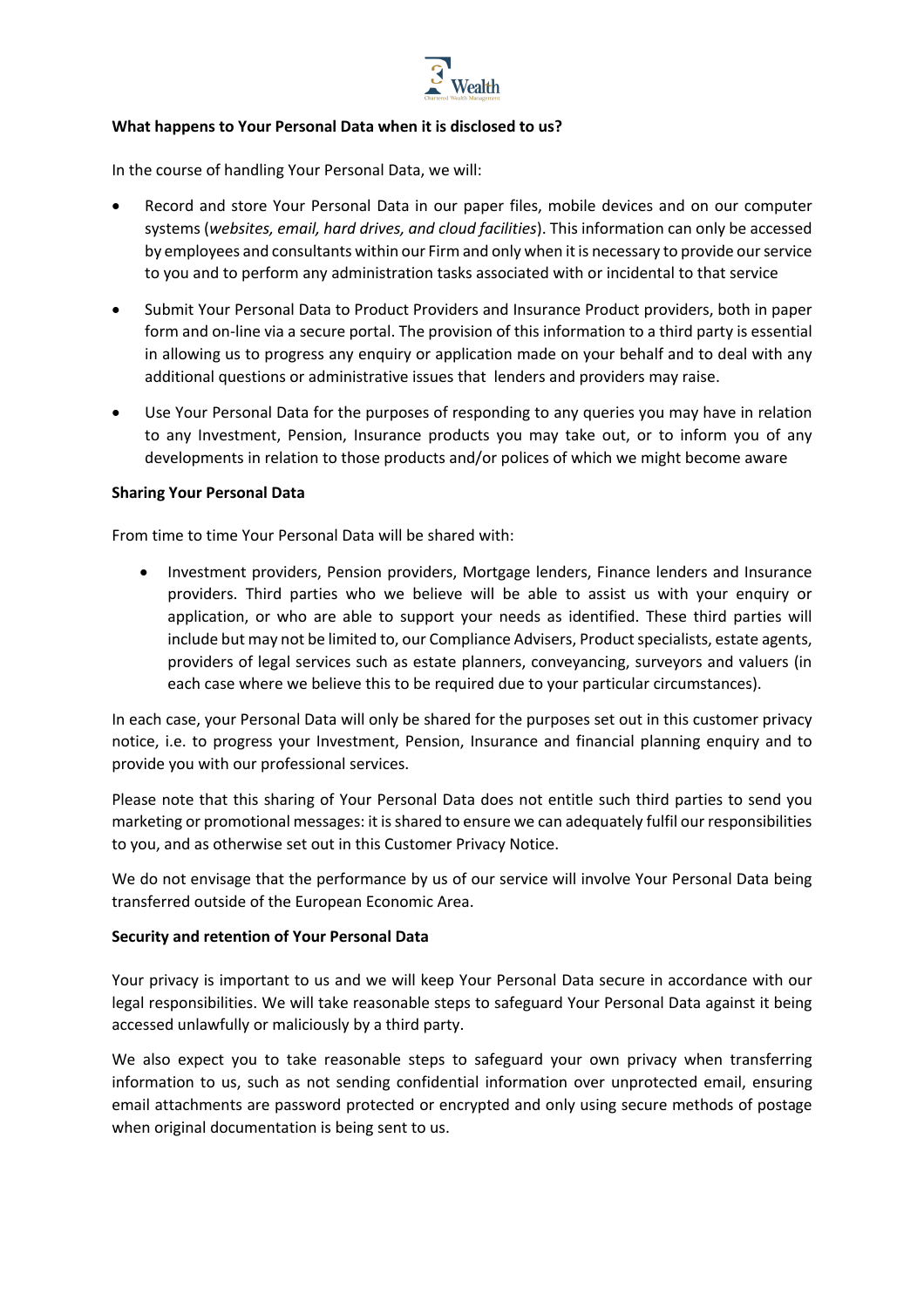

Your Personal Data will be retained by us either electronically or in paper format for a minimum of six years, or in instances whereby we have legal right to such information we will retain records indefinitely.

#### **Your rights in relation to Your Personal Data**

You can:

- request copies of Your Personal Data that is under our control
- ask us to further explain how we use Your Personal Data
- ask us to correct, delete or require us to restrict or stop using Your Personal Data (details as to the extent to which we can do this will be provided at the time of any such request)
- ask us to send an electronic copy of Your Personal Data to another organisation should you wish
- change the basis of any consent you may have provided to enable us to market to you in the future (including withdrawing any consent in its entirety)

# **How to make contact with our Firm in relation to the use of Your Personal Data**

If you have any questions or comments about this document, or wish to make contact in order to exercise any of your rights set out within it please contact:

#### **Vikas Sharma**

If we feel we have a legal right not to deal with your request, or to action, it in different way to how you have requested, we will inform you of this at the time.

You should also make contact with us as soon as possible on you becoming aware of any unauthorised disclosure of Your Personal Data, so that we may investigate and fulfil our own regulatory obligations.

If you have any concerns or complaints as to how we have handled Your Personal Data you may lodge a complaint with the UK's data protection regulator, the ICO, who can be contacted through their website at https://ico.org.uk/global/contact-us/ or by writing to Information Commissioner's Office, Wycliffe House, Water Lane, Wilmslow, Cheshire, SK9 5AF.